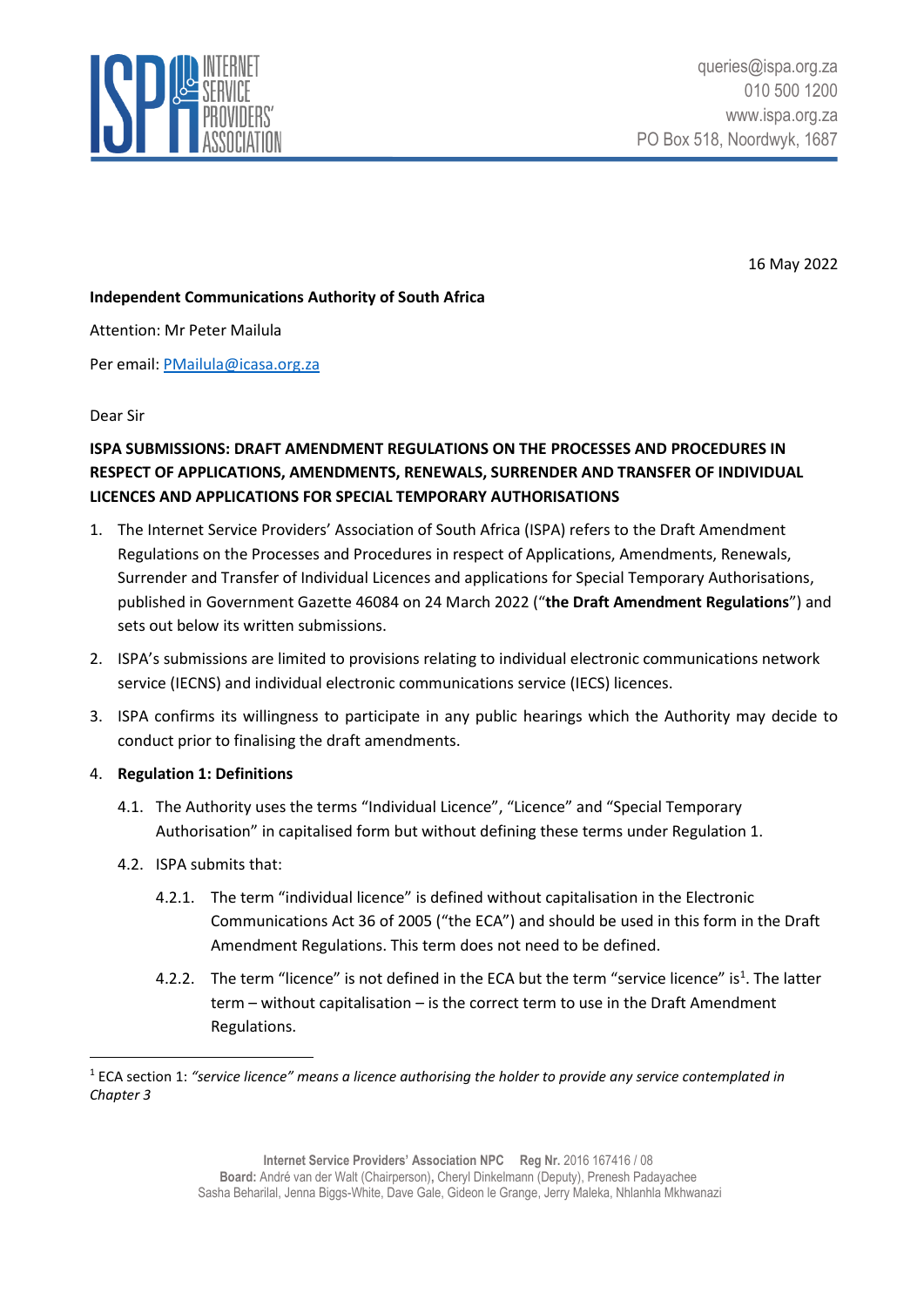

- 4.2.3. The term "special temporary authorisation" is not defined in the ECA. The Authority should either insert a definition or use this term without capitalisation.
- 4.3. The term "applicant" is defined without capitalisation but is used in the body of the Draft Amendment Regulations in capitalised form.

# 5. **Amendment of definition of "application"**

5.1. ISPA supports the proposed amendment but suggests that a clear distinction be made in the definition between transfer of ownership and transfer of control. This can be done by splitting out subsection (d) as follows:

*"application" means an application:*

- *(a) for an individual licence;*
- *(b) to amend an individual licence;*
- *(c) to renew an individual licence;*
- *(d) to transfer ownership of an individual licence;*
- *(e) to transfer control of an individual licence; or*
- *(f) for a Special Temporary Authorisation.*
- 5.1.1. This list of applications should be consistently reflected throughout the Draft Amendment Regulations. For example, sub-regulation 2(1)(a) should read:

"(a) The processes and procedures for applying for, amending, renewing, transferring ownership of, transferring control of or notifying the surrender of an Individual Licence".

- 5.2. ISPA notes that it is still not possible to apply directly to the Authority for an IECS licence notwithstanding that there is no legislative prohibition on the Authority issuing an invitation to apply (ITA) for such licences and entertaining applications which comply with the terms of the ITA.
	- 5.2.1. ISPA wrote to the Authority on 5 October 2020 setting out relevant legal considerations and requesting that the Authority issue such an ITA<sup>2</sup>. Despite follow-ups ISPA has not received the courtesy of a substantive response to this correspondence.

 $2$  ISPA confirms that it has also written to the Minister of Communications and Digital Technologies to request that she consider issuing a policy direction to the Authority in terms of section 3 of the ECA empowering it to issue a standing ITA for individual electronic communications network services (IECNS) licences.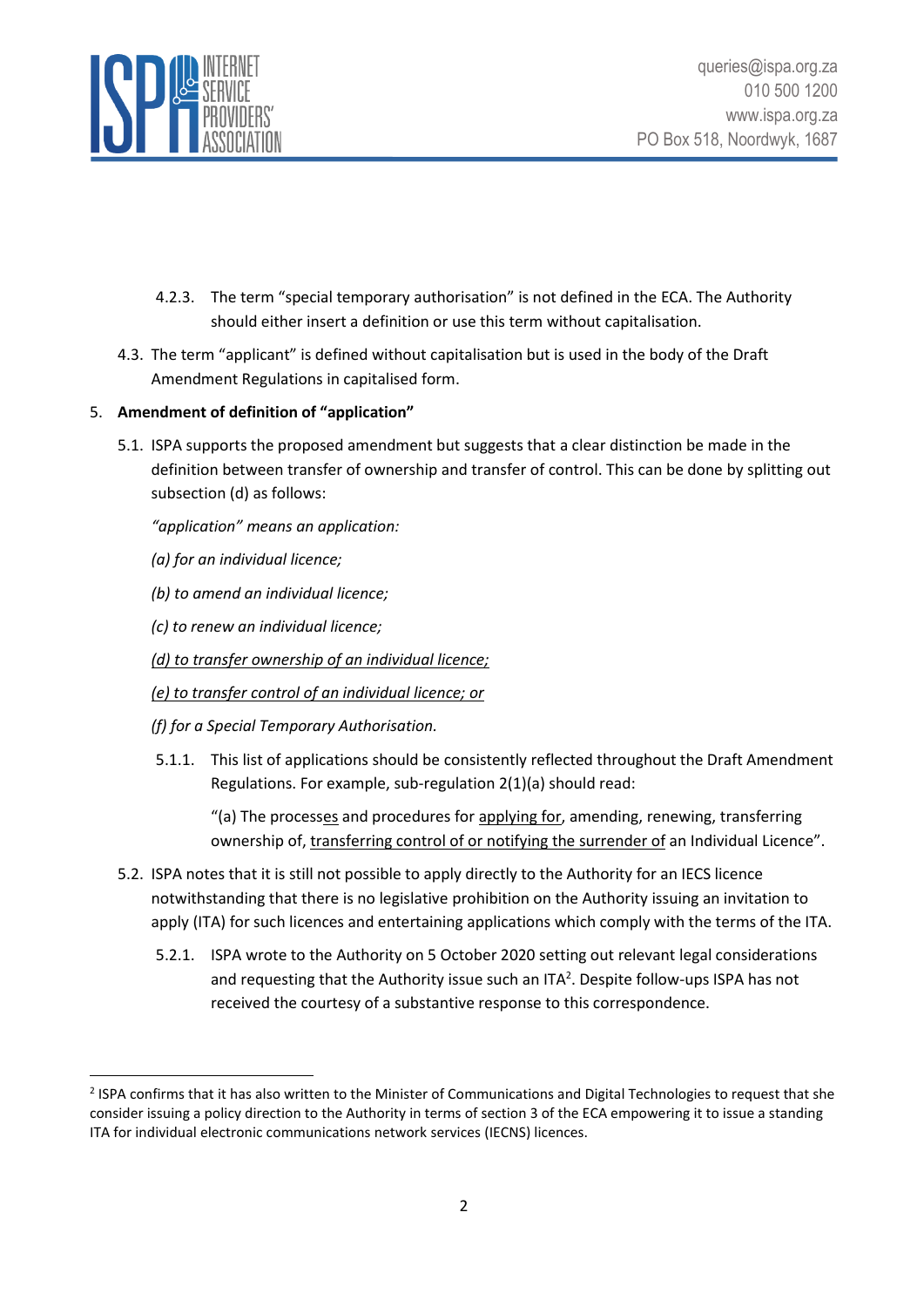

- 5.2.2. A standing ITA would allow applicants to approach the Authority directly for IECS licences required for national service provision, facilitating market entry and transformation.
- 5.2.3. Regulation 8 (Application for an individual licence) sets out the process for applying for an individual licence in response to such an ITA.

## 6. **Substitution of definition of "historically disadvantaged persons"**

- 6.1. ISPA has noted the proposed substitution of the definition of "historically disadvantaged persons" and that the explanatory memorandum notes that this is being done to "align it with definition of historically disadvantaged persons as contained in the Class Processes and Procedures Regulations".
- 6.2. The explanatory memorandum to the relevant draft amendments to the Class Processes and Procedures Regulation, published for comment on 9 March 2020, states only that this "proposed amended definition is in line with the Draft Historically Disadvantaged Persons and Broad Based Black Economic Empowerment Regulations".
- 6.3. The Regulations in respect of the Limitations of Control and Equity Ownership by Historically Disadvantaged Groups (HDG) and the application of the ICT Sector Code, 2021 ("the Control and Ownership Regulations 2021"), Appendix 1 (Methodology to be used to compile Credible Assurance Report), however, sets out factors which the Authority will consider when determining whether a licensee is compliant with the 30% HDG equity ownership requirement.

*"2.1 In order to determine whether an Individual Licensee has complied with the HDG Equity Requirement, the Authority will consider the Individual Licensee's shareholding structure to ascertain whether:* 

*2.1.1 A minimum of 30% of the total ownership equity in an Individual Licensee is held by:* 

- *2.1.1.1 Black People;*
- *2.1.1.2 Women, who are citizens of South Africa;*
- *2.1.1.3 People with disabilities, who are citizens of South Africa; and/or*
- *2.1.1.4 Youth, who are citizens of South Africa."*
- 6.4. This is effectively the definition of HDG which individual licensees are required to comply with.
- 6.5. ISPA submits that the Control and Ownership Regulations 2021 are the primary regulatory document governing transformation and ownership issues. Definitions to be adopted in other regulatory instruments – including the Draft Amendments Regulations and the Class Processes and Procedures Regulations 2010 as amended – should be aligned with the treatment of HDGs in the Control and Ownership Regulations 2021.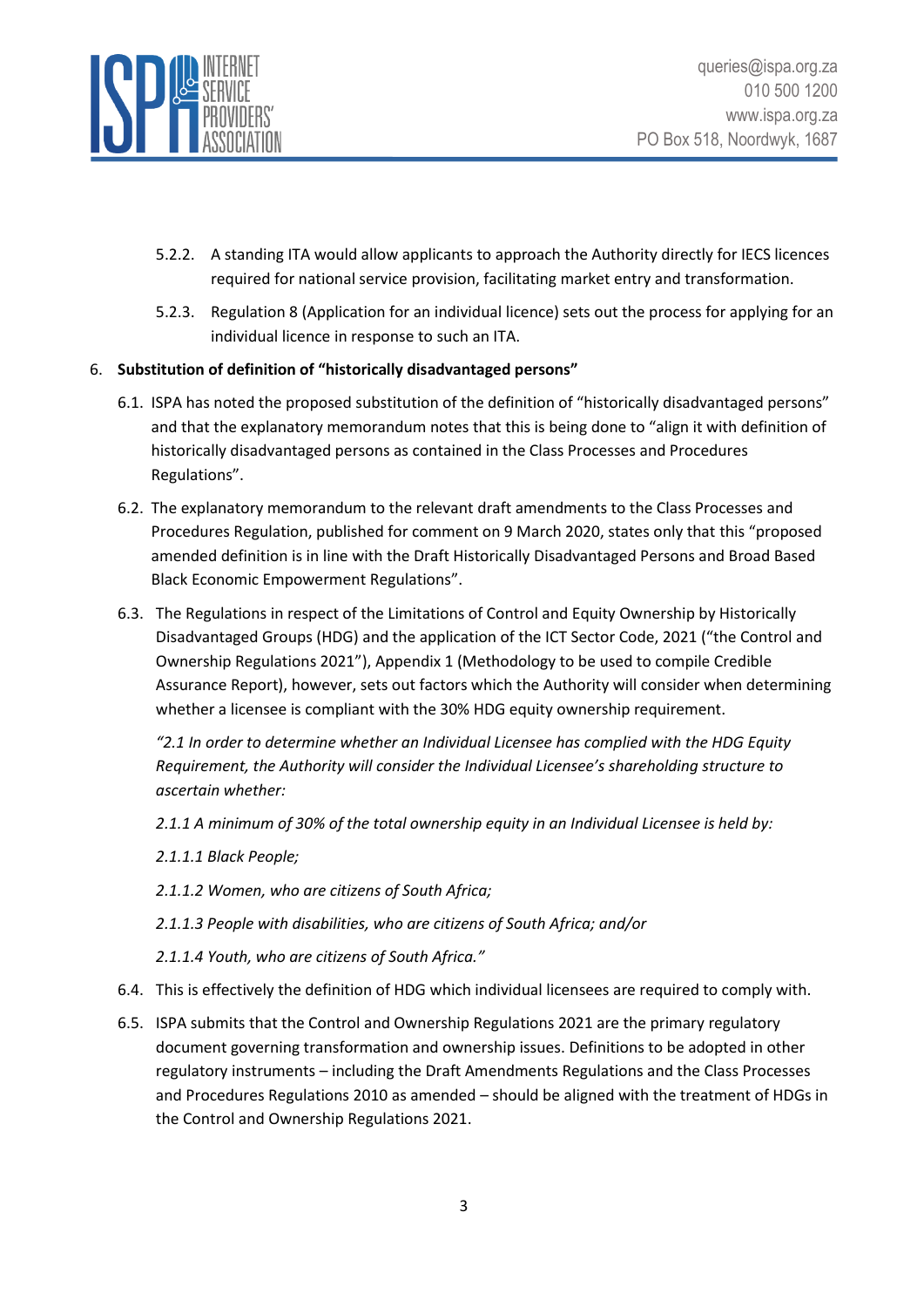

6.6. ISPA requests the Authority to adopt a definition of HDP which is consistent with the Control and Ownership Regulations 2021.

## 7. **Regulation 3: Scope of the Regulations**

- 7.1. The reference to licence conversion is unnecessary in 2022.
- 7.2. ISPA requests that the Authority consider stating simply that the Regulations apply to individual licences (noting the comment above regarding the definition of this term in the ECA).

### 8. **Regulation 5: Submission of applications and other documents**

- 8.1. ISPA welcomes and strongly supports the proposed amendments to sub-regulation 5(1A).
- 8.2. ISPA requests that the Authority amend the proposed sub-regulation 5(5A) to make it clear that the Authority will not consider any application only where a finding of non-compliance has been made by the Complaints and Compliance Committee (CCC) and remains unremedied or not complied with by the Applicant. The correct language to be used is as is set out in the proposed Regulation 12, subject to the submissions made below in respect of that Regulation.

*5(5A). The Authority will not consider any application if the Applicant has not complied with one or more of the following:*

*(a) where the Licensee has been found guilty of a contravention by the CCC and has not complied with the order by the Authority in terms of section 17 of ICASA Act; or*

*(b) where the Licensee is in arrears with respect to any fees.*

## 9. **Regulation 11: Application to transfer or to transfer control of an Individual License**

- 9.1. With regard to the proposed sub-regulation 11(3), ISPA refers to its comments above relating to sub-regulation 5(5A).
- 9.2. If it is the intention of the Authority that this proposal applies to all applications, then it should include this as a separate regulation rather than repeating it in respect of each form of application.

#### 10. **Regulation 12: Restrictions on transfer and renewal of an Individual License**

- 10.1. ISPA submits that a licensee can only be in a state of non-compliance with applicable regulations if such a finding has been made by the CCC. The proposed sub-regulations 12(a) and 12(b) are contradictory in this regard.
- 10.2. ISPA requests consideration of the following amendment:

*"12. The Authority may refuse to renew or transfer a License if the Licensee has not complied with one or more of the following:*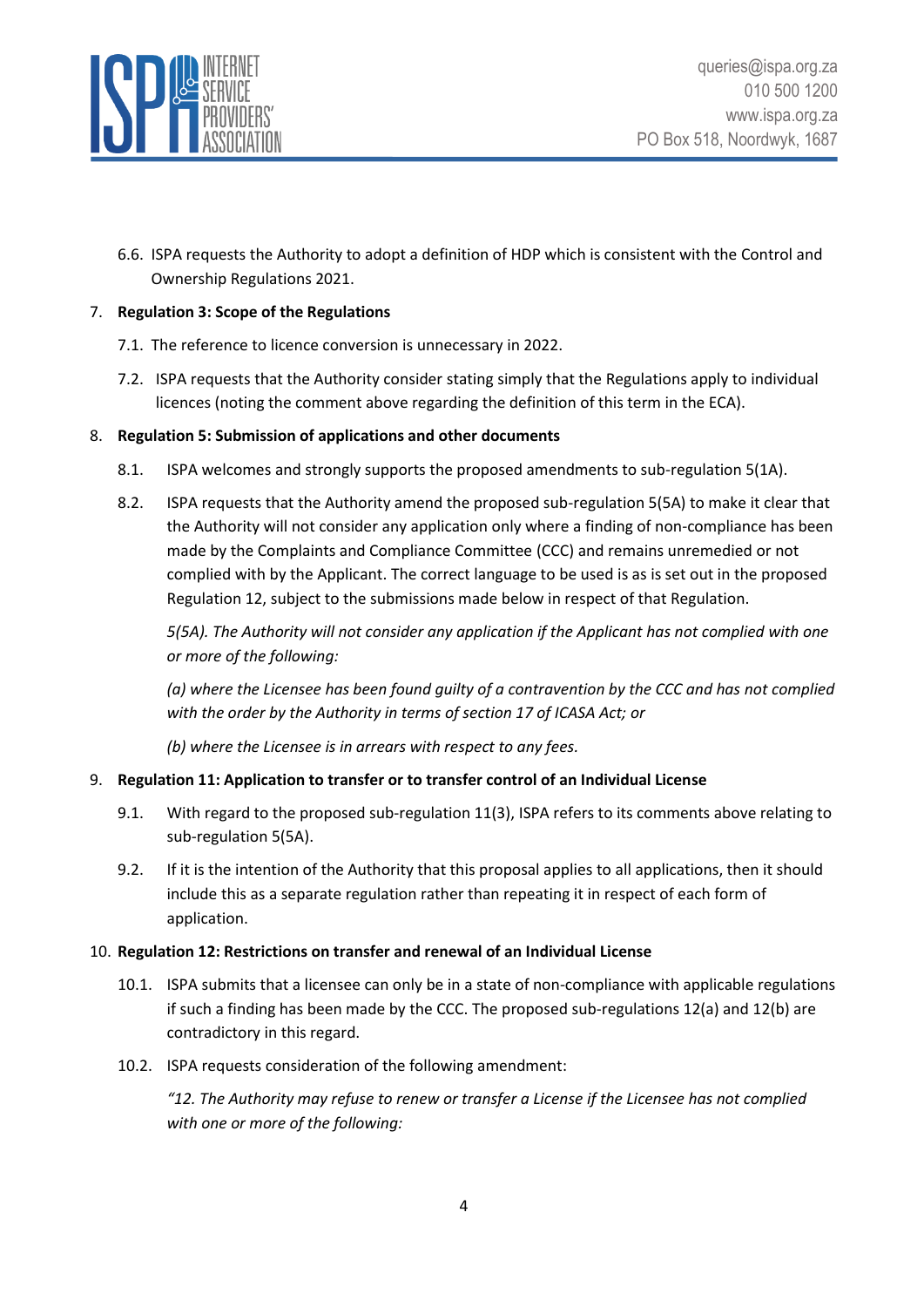

*(a) where the Licensee has been found guilty of a contravention by the CCC and has not complied with the order by the Authority in terms of section 17 of ICASA Act;*

*(b) where the Licensee is in arrears with respect to any fees; and/or is not compliant with any other applicable regulations or the Compliance Procedure Manual Regulations or the Act;*

*(c) where the ownership and control of the Transferee (in a transfer application) or Applicant (in a renewal application), by historically disadvantaged persons is less than the percentage prescribed by the Act and Regulations in respect of the Limitations of Control and Equity Ownership by Historically Disadvantaged Groups (HDGs) and the application of the ICT Sector Code, 2021."*

### 11. **Regulation 13: Surrender of an Individual Licence**

- 11.1. ISPA submits that the proposed provisions do not take into account the commercial realities which are often present when a licensee decides to surrender a licence. In most cases the surrender will be a result of commercial stress which does not afford a licensee an opportunity to provide 90 days' notice to the Authority.
- 11.2. A licensee in this position will not be able to comply with the requirements set out in subregulation  $(1) - (4)$ .
- 11.3. It is further the case that a large number of surrenders to do not involve the cessation of licensed services. This occurs, for example, where Licensee A surrenders its licence when it is being acquired by Licensee B: it is the intention of the parties that service provision will continue seamlessly utilising the licence of Licensee B. In these circumstances there is no need to communicate to end-users that there will be a cessation of services.

# 12. **Regulation 14(A): Notice of change of information in respect of an individual licence & Regulation 14(C): Changes of Shareholding**

- 12.1. ISPA has made submissions on the proposed new process relating to changes of shareholding in its response to the invitation to comment on Draft Amendments to the Standard Terms and Conditions for Individual Licences published by the Authority on 23 March 2022 (" the Draft Standard Terms and Conditions Regulations").
- 12.2. In the explanatory memorandum to the Draft Standard Terms and Conditions Regulations the Authority states the following:

*"It has been noted that the notification process is susceptible to abuse or incorrectly applied to the extent that it alters or changes ownership. Through a notification the Authority is unable to sufficiently monitor and manage the change in the shareholding specifically to the extent that it changes ownership and control over time. Any shareholding changes have the effect of changing*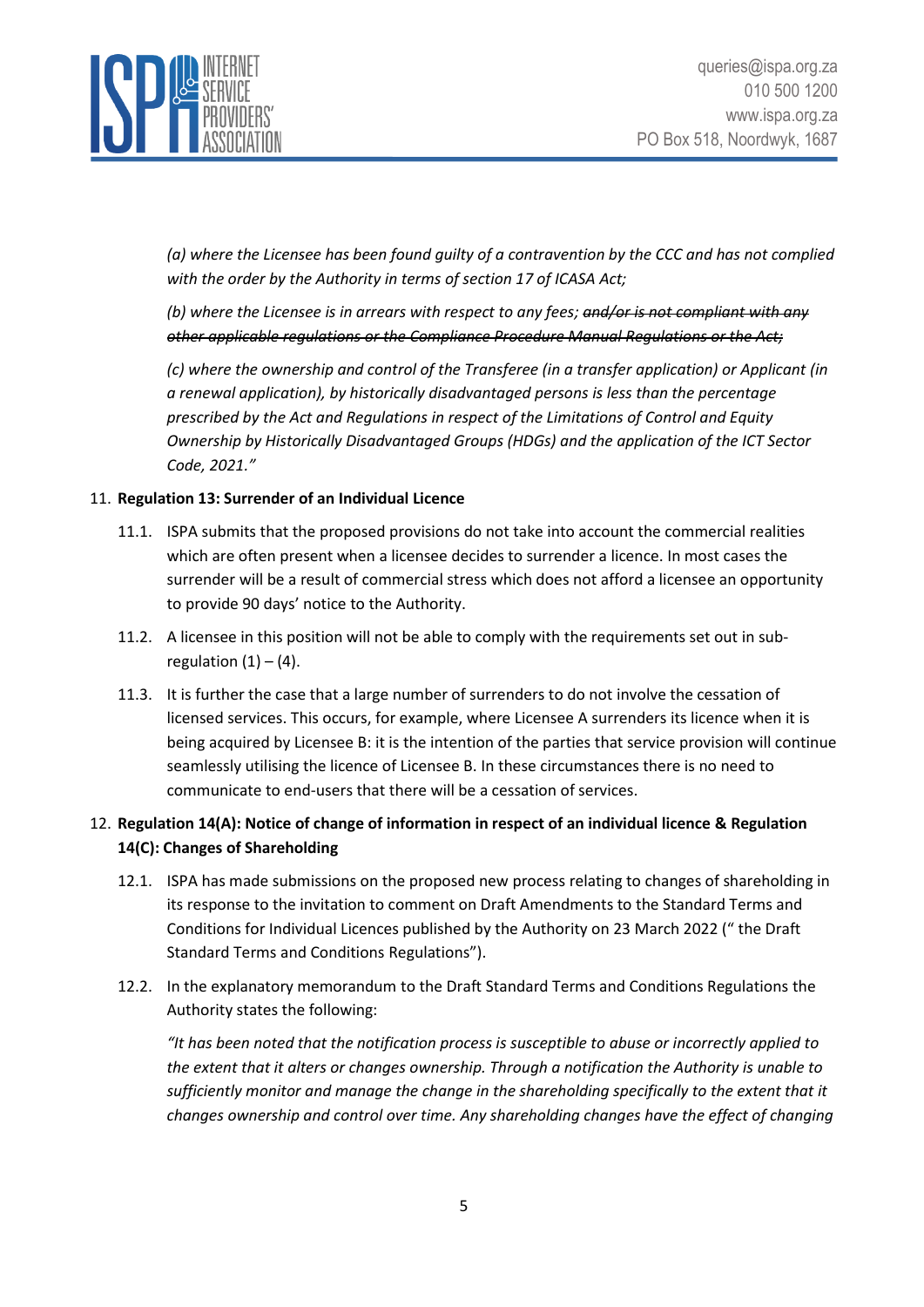

*the shareholding structure of that entity and such changes may conflict with the objectives and mandate of the Authority as found in the ECA. Thus, the process of any changes in shareholding will be subject to approval by the Authority and will be guided and prescribed in the Process and Procedure Regulations for Individual Licences."*

- 12.2.1. The Authority's position that "any change in shareholding will be subject to approval by the Authority" is in direct conflict with section 13 of the ECA. Where a change in shareholding does not amount to a change in control then ICASA's approval is not required.
- 12.2.2. The Authority points to abuse by licensees when the core reason for the difficulties currently being experienced are directly due to the failure of the Authority to lay down clear guidelines for licensees as to what will constitute a transfer of control over a licence (something which the Authority has publicly recognised).
- 12.2.3. The Authority has further failed to respond to licensees who have submitted a notification of a change of shareholding several years ago in circumstances where the Authority may consider an application for transfer of control to have been the correct procedure.
- 12.2.4. As a result there are numerous licensees facing referral to the Complaints and Compliance Committee (CCC) or which have already been ordered to reverse transactions entered into more than five years ago.
- 12.3. The Authority is still not offering clear guidelines on what constitutes a transfer of control over a licence: rather it seeks to introduce an internal process during which an internal determination will be made regarding whether a transfer of control is contemplated in a transaction or across a series of transactions.
	- 12.3.1. Neither the Draft Amendment Regulations nor the Draft Standard Terms and Conditions Regulations provide any insight into the basis on which the Authority will make such determination.
	- 12.3.2. No indication is given as to the time in which the determination will be made. The length of time taken by the Authority to process applications for transfers of control over an individual licence is already completely at odds with commercial reality.
	- 12.3.3. The law applicable to what constitutes a transfer of control in an entity can be extremely complex and it is commonplace for licensees to consult with senior counsel for guidance when considering changes in ownership. This is particularly the case where a licensee has institutional investors that exit according to their own investment mandates.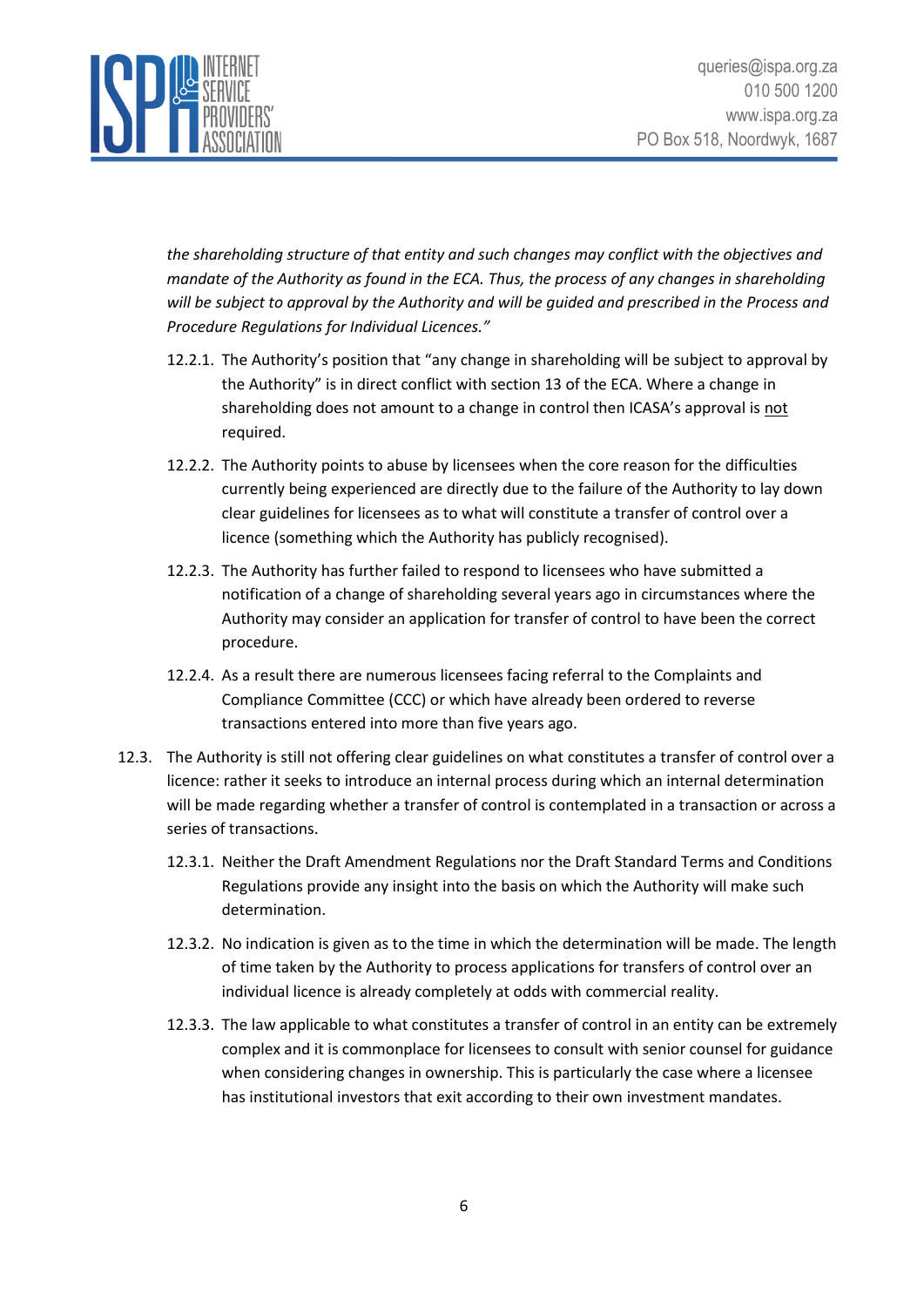

12.4. The following submission on this point was received from an ISPA member:

*The proposed process regulations, rather than assisting in the path to compliance will hamper companies conducting the ongoing management of their business and shareholders in achieving their compliance objectives*

*There are many cases where small or large transactions are necessary, efforts to improve their B-BBEE compliance through forming employee share option programmes, requirements to buy back shares where a shareholder has to exit, the sale of shares where an estate of a shareholder is required in the execution of the estate, sales to empowered shareholders to increase the companies HDG equity holding to meet compliance requirements, and any other share transactions that shareholders may need to do in the course of business. The proposed process regulation hampers rather than encourages.*

- 12.5. ISPA calls on the Authority to:
	- 12.5.1. Undertake a process to develop clear guidance for licensees on the factors which it will take into account in determining whether a change of shareholding amounts to a transfer of control.
	- 12.5.2. Taking into account the confusion which has been a feature of transfers of control over licences, exercise regulatory forbearance by declaring a limited period amnesty to licensees seeking to update records of their shareholding with the Authority. This would require the Authority to forego referral of such licensees to the CCC for non-compliance, subject to such licensees making application to ICASA for approval for any transfer of control that has already occurred.
- 12.6. The proposal that the Authority may determine a "fee" for late notifications is not supported as this is not a fee but a penalty.
	- 12.6.1. The Authority maintains that this fee is intended to deter licensees from submitting late notifications and to promote the integrity of the Authority's database and records.
	- 12.6.2. No guidance is provided as to the proposed amount of this fee.
	- 12.6.3. ISPA understands that administrative fees charged by the Authority must be related to the cost incurred: the lateness of a submission does not result in additional costs so there is no cost-based justification for the proposal.
- 12.7. ISPA notes that sub-regulation requires a licensee to notify the Authority where "[T]ype of the service/s provided in terms of the licence (only applicable to ECS and ECNS)".